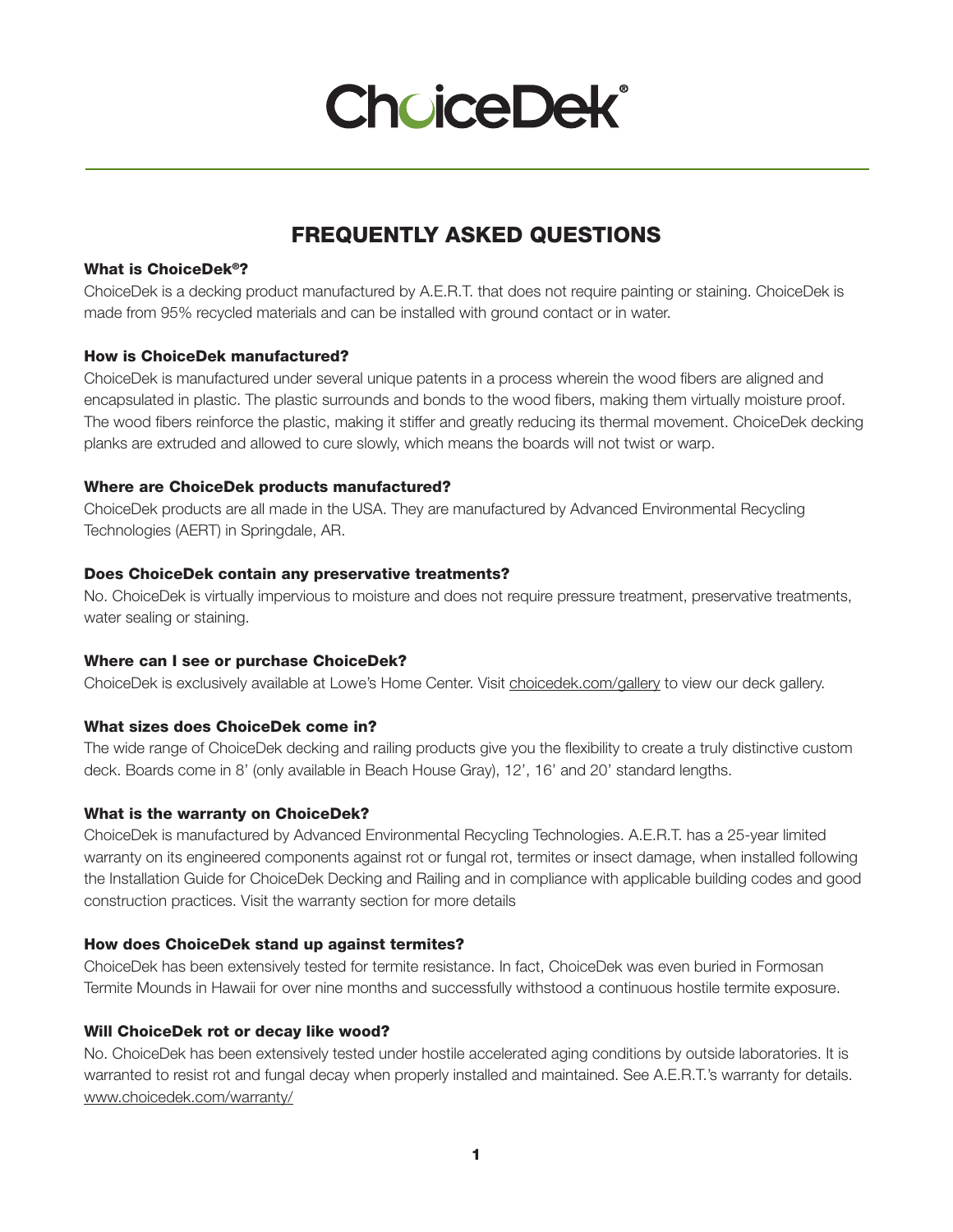# **ChoiceDek®**

#### Will ChoiceDek decking fade?

Our colors are designed to weather slightly to more natural shades within the first six months.

#### Can ChoiceDek be painted and stained? If so, what type of paint is recommended?

The manufacturer does not recommend painting or staining ChoiceDek decking and railing. As with any outdoor surface, periodic cleaning is required. However, if you choose to paint or stain, please follow these recommendations:

Handrail can be painted or stained using two different methods:

*a) Allow the handrail to weather 2-3 months in direct sun. If painting, apply an oil-based primer following the*  weather process. Paint using high quality acrylic latex paint. If staining, primer is not needed. Stain using a *high quality oil-based stain.*

*b) If weathering the product is not an option, use a shellac-based primer and an acrylic latex paint.*  Decking can be painted or stained only if allowed to weather. Use method "a" above.

#### Is ChoiceDek stain proof?

ChoiceDek is stain resistant. Most stains commonly encountered such as mustard and ketchup will wash away easily. More stubborn stains can be washed off with the proper cleaner. Please call Customer Service at 800-951-5117 regarding stain cleaning.

#### How do I clean ChoiceDek?

Simply perform periodic cleaning with soap, hot water and a soft bristle brush. The best time to clean is after installation and semi-annually (spring and fall) to remove any debris. Additional cleaning tips can be found at http://www.choicedek.com/care-cleaning/

#### How does ChoiceDek react to incidental salt water contact or spray?

ChoiceDek will withstand the most hostile environment, including incidental saltwater contact or spray in coastal areas. Encapsulation is the key to ChoiceDek's durability and long life in difficult environments. In all environments stainless steel screws are recommended.

#### What type of fasteners are recommended?

To minimize the chance of metal corrosion stains, always install ChoiceDek with stainless steel trim head screws. Regular steel fasteners or electroplated deck screws or fasteners are not recommended, as they can leave ugly rust stains on any deck.

ChoiceDek can be installed using a hidden fastening system like the Mantis model 396 (Order from Pan American Screw 800-951-2222). If a hidden fastening system is not used, the manufacturer recommends 2-1/4" #7 stainless steel trim-head screws.